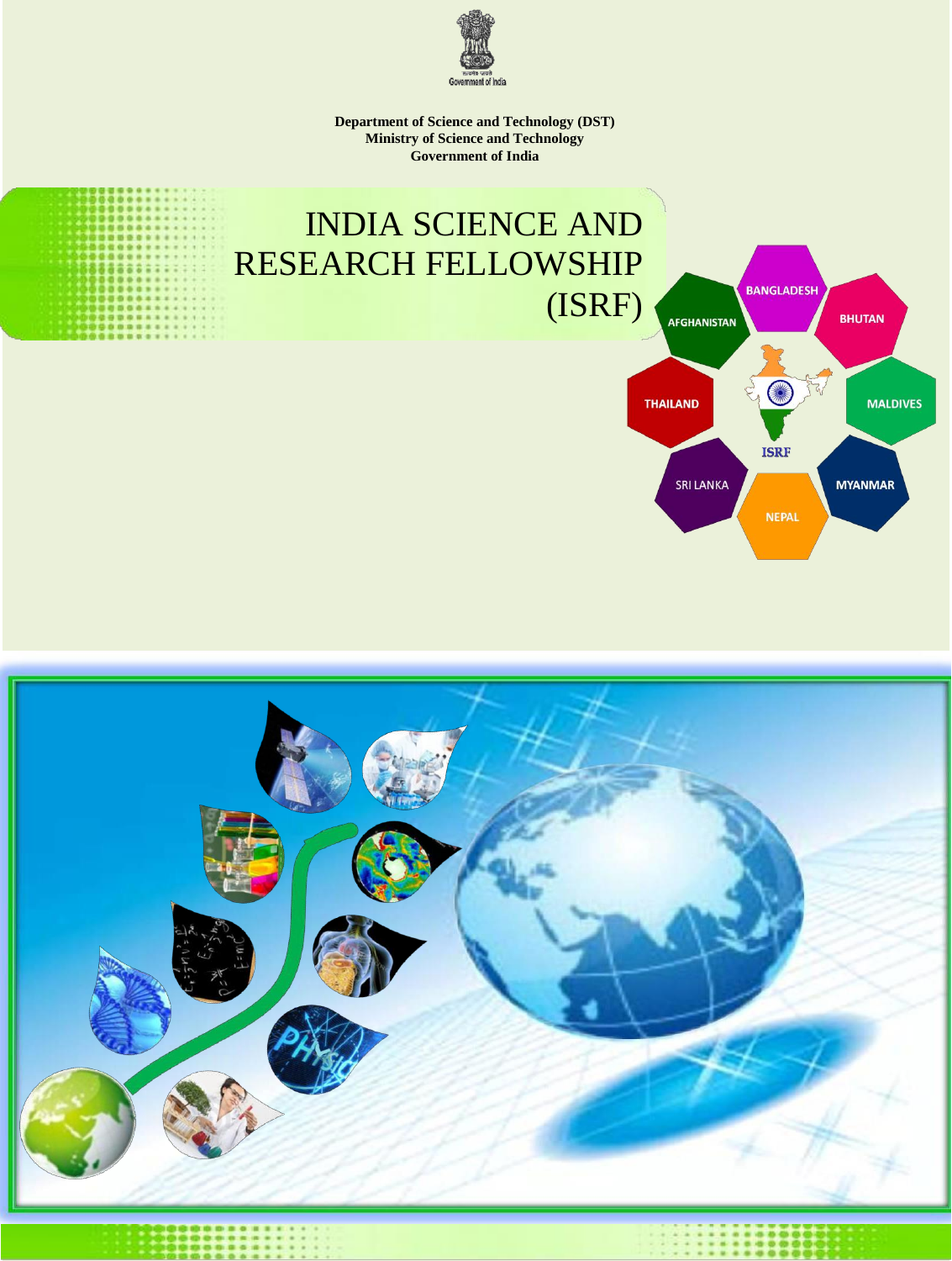# **INDIA SCIENCE AND RESEARCH FELLOWSHIP (ISRF)**

# **INTRODUCTION**

The dynamics of the 21st century knowledge economy is being progressively driven by scientific and technological capabilities of a nation. The economic growth, prosperity and development of a country is increasingly being determined by its S&T competence and strength rather than its material and resource base. Recognizing that S&T is an important instrument in the growth paradigm, both developed and developing countries have evolved S&T policies to augment and strengthen their research infrastructure and technology intensity. India over the years has evolved a policy and program framework aimed at strengthening research and education infrastructure, building excellence and capacity in science for fostering knowledge creation and promoting innovation. India with its long culture and tradition in science has positioned itself as one of the leading countries in basic research supported through a vast network of apex R&D institutions. India is keen to enter into partnerships with its neighbouring countries to foster closer scientific and technological collaboration through human capacity building in advanced areas of research and development. The **India Science and Research Fellowship** (ISRF) aims at providing opportunities to researchers and scientists from Afghanistan, Bangladesh, Bhutan, Maldives, Myanmar, Nepal, Sri Lanka and Thailand to undertake R&D at premier research and academic institutions in India.

# **SCOPE AND DURATION OF FELLOWSHIP**

researchers from neighbouring countries namely Afghanistan, Bangladesh, Bhutan, *India Science and Research Fellowship* **is to provide** opportunity to scientists and Maldives, Myanmar, Nepal, Sri Lanka and Thailand to work in **contemporary research areas across all major disciplines of science and technology including engineering and medical sciences at premier research laboratories and academic institutions in India**.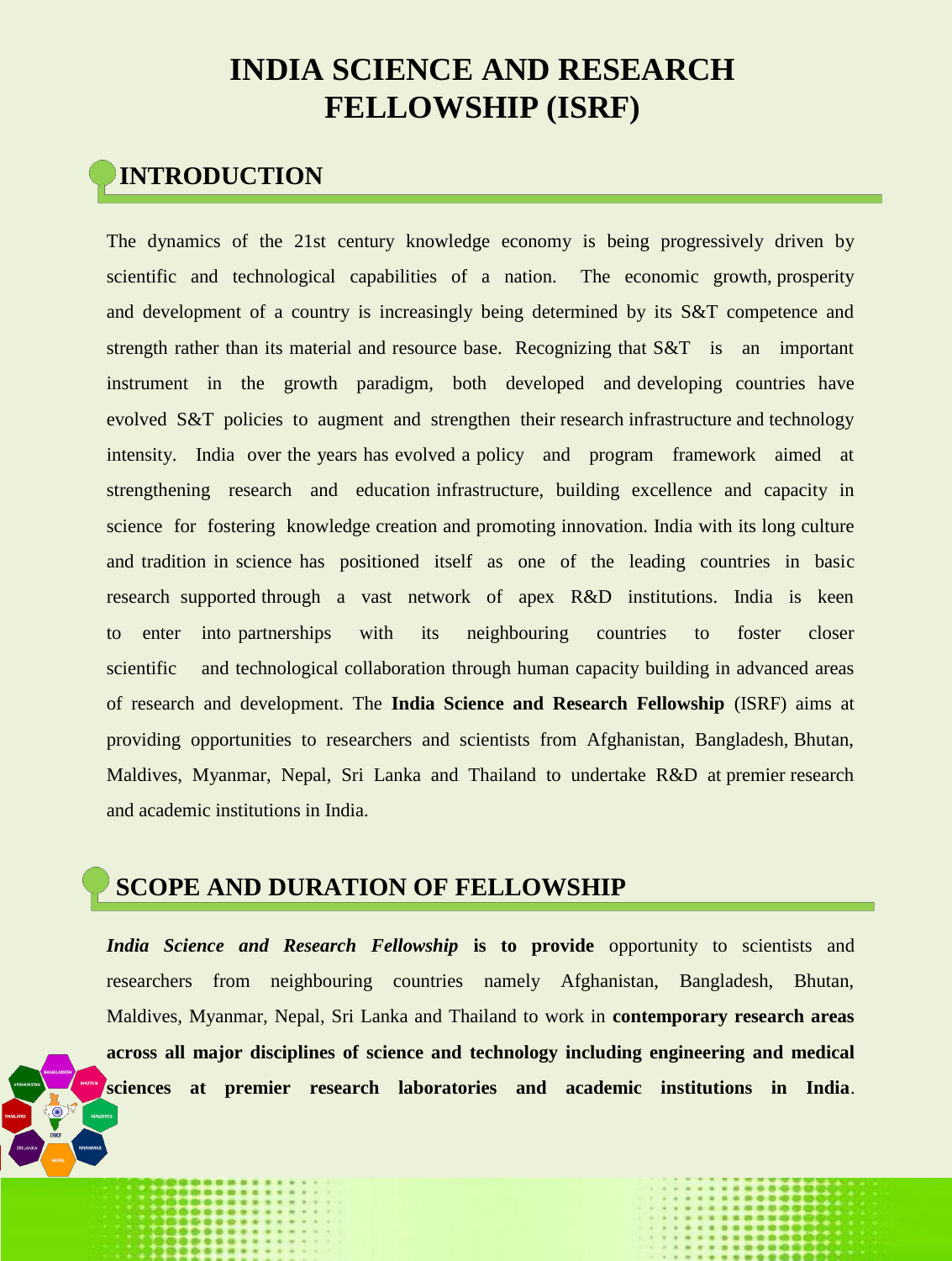Up to 80 fellowships (10 per country) will be awarded annually under this scheme. The fellowship applications will be considered once a year by a Selection Committee.

#### **FEATURES:**

- Enable to undertake cutting edge research work in India
- Open to faculty, scientists and researchers in science, engineering and medicine
- Monthly sustenance allowance and one time contingency grant
- Return airfare

### **TYPE AND DURATION OF FELLOWSHIP OFFERED:**

### **Visiting Fellowship: for durations between 3 to 6 months**

**OPENING OF THE CALL FOR PROPOSALS:**

**15th February 2022**

## **DEADLINE FOR RECEIVING APPLICATIONS:**

**15th April 2022**



- Applicant should be a **citizen/permanent residents of** Afghanistan, Bangladesh, Bhutan, Maldives, Myanmar, Nepal, Sri Lanka and Thailand **.**
- The applicant should be actively engaged in research at a University or research institution in their country in various areas of science and technology including engineering and medical sciences.



 **Minimum Qualifications**: Ph.D /M.Tech /M.Sc /MBBS with 3-5 years research or teaching experience. Applicants registered for a Ph.D degree in home country may also apply.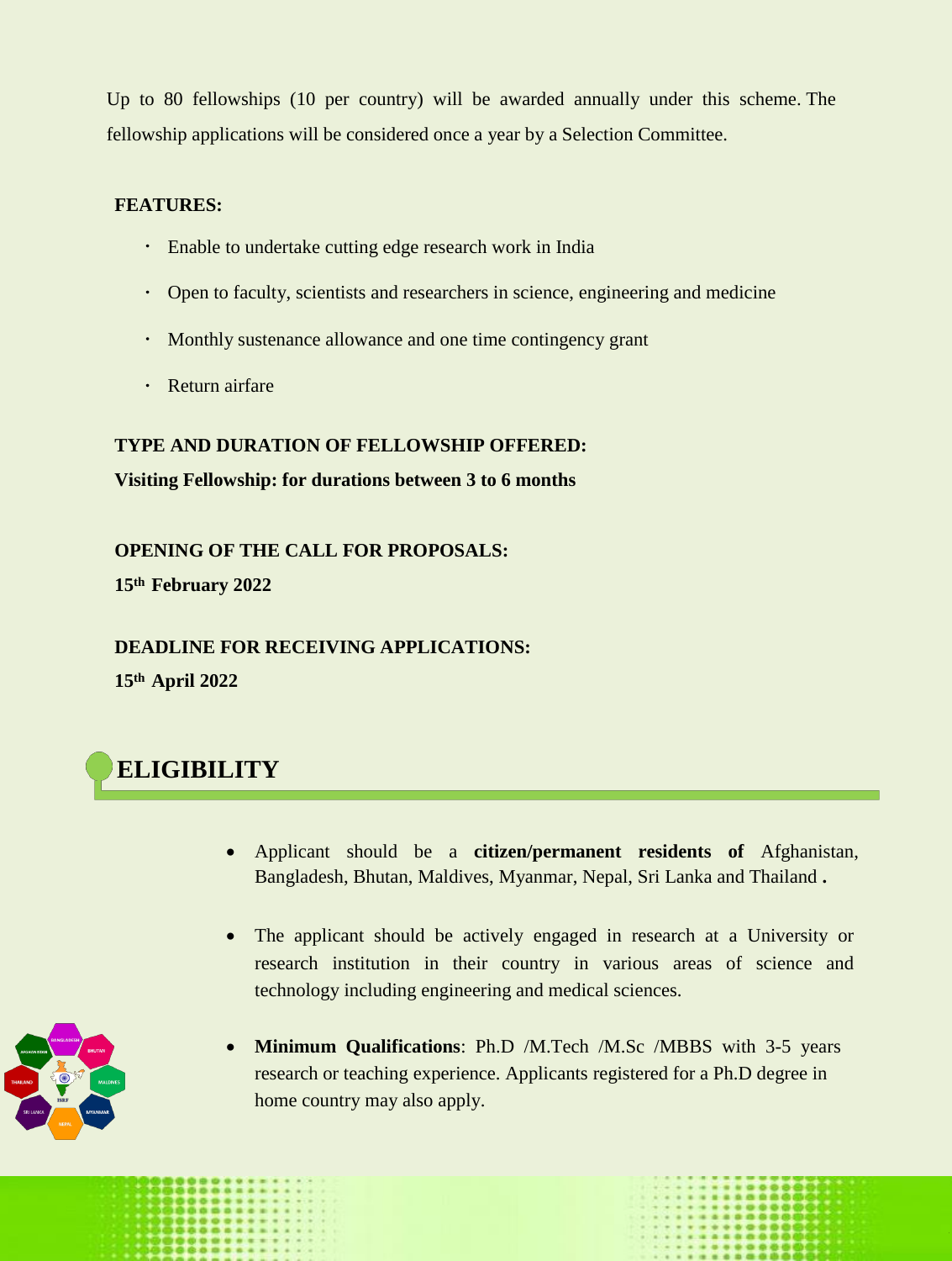- Must be below 45 years of age (**as on 31st March 2022**)
- The applicant should possess a valid passport
- Must not hold any visa for temporary or permanent residency in India

# **VALUE OF AWARD: VALUE OF AWARD**

#### **Fellowship Allowance:**

Rs. 50,000/- per month which includes accommodation and medical facilities as available to host institutes.

#### **Contingency grant to Fellow Scientist:**

 $\ddot{\phantom{0}}$ Rs. 10,000/- as one time contingency grant.

#### **Contingency research grant for host scientist (through institution):**

Rs. 20,000/- as one time grant  $\bullet$ 

#### **Airfare:**

Round trip air ticket by economy class from the place of employment in their own country to the Indian host institute, through shortest route. Local transport by Road / rail between the nearest airport and the host institute in India.

#### **Visa fee:**

Will be reimbursed

# **HOW TO APPLY**



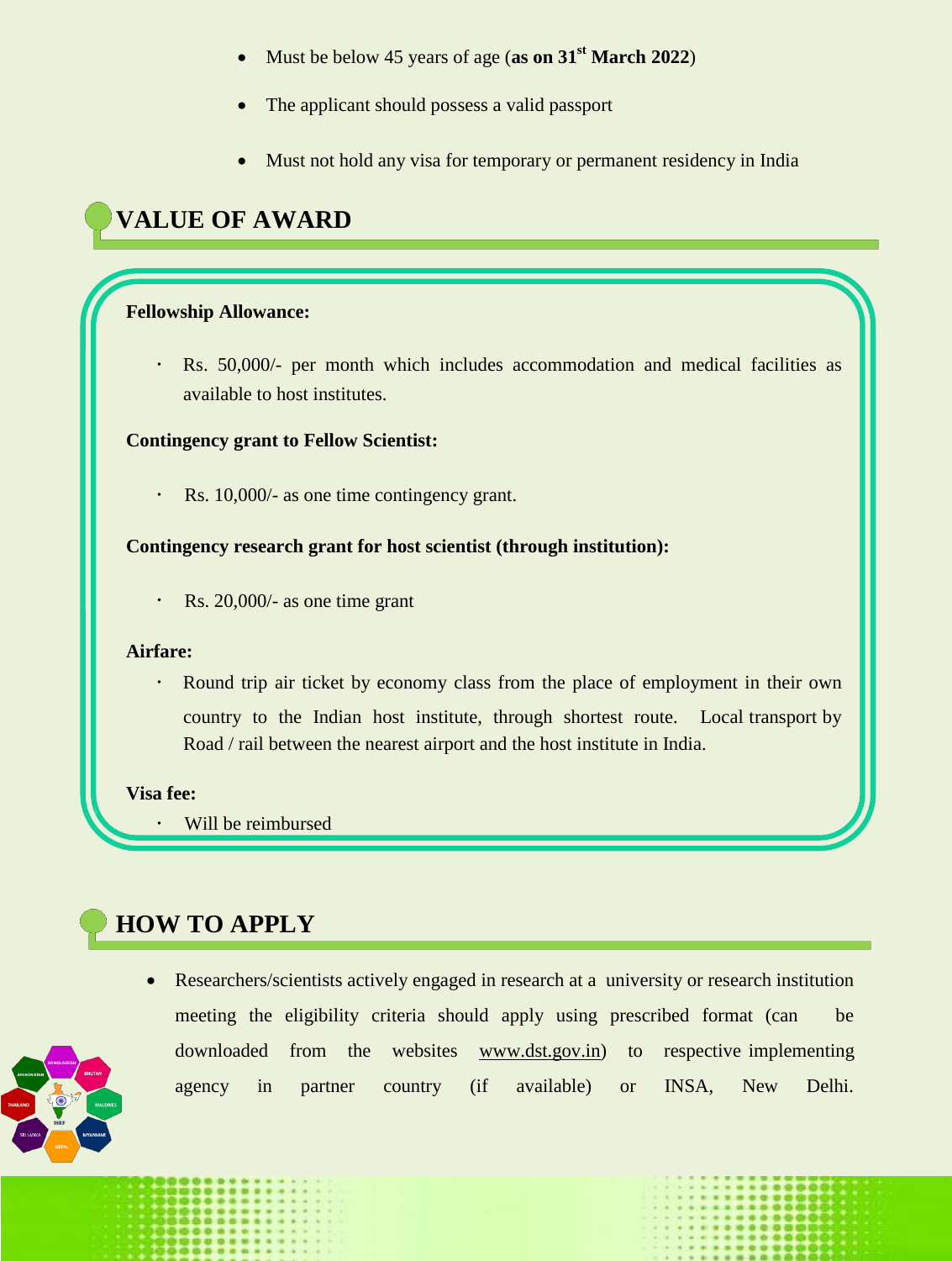If the respective implementing agency in partner country is not available, Applications may be submitted as hard copy or scan copy with supporting documents (please see application form) to INSA.

#### **Hard Copy to:**

#### **Soft Copy to**:

Email : [esoffice@insa.nic.in](mailto:esoffice@insa.nic.in)

The Executive Director Indian National Science Academy (INSA) Bahadur Shah Zafar Marg New Delhi-110002

• The last date for receipt of the applications is 15<sup>th</sup> **April 2022**. No application submitted beyond the deadline will be accepted.

# **SELECTION PROCESS AND NOTIFICATION: SELECTION PROCESS AND NOTIFICATION**

- a) **Selection Process:** Pre**-**screening of applications will be undertaken by the implementing Agency in partner country solely based on scientific merit and proposed contribution to advanced research in the subject field. Final selection and award decision will be made by DST, Ministry of Science and Technology, Govt. of India through their implementing agency, INSA, New Delhi.
- b) **Notification of selection results:** Award intimation will be sent to the successful candidates by the Department of Science & Technology, Govt. of India through INSA. The names of the awardees, host researchers and institutions as well as their research themes will be posted also on the websites of DST, India; INSA, New Delhi and the respective Indian Embassies.
- **c) Placement Process:**
	- o Candidates are required to finalize the dates of fellowship jointly with host Indian scientist.
	- o The selected candidates will be issued visa by Indian Mission in their country.
	- o For visa issuance, selected candidates will be required to approach Indian Mission with all documents and travel plan.
	- $\circ$  A copy of these documents and other travel details must be sent to INSA, New Delhi

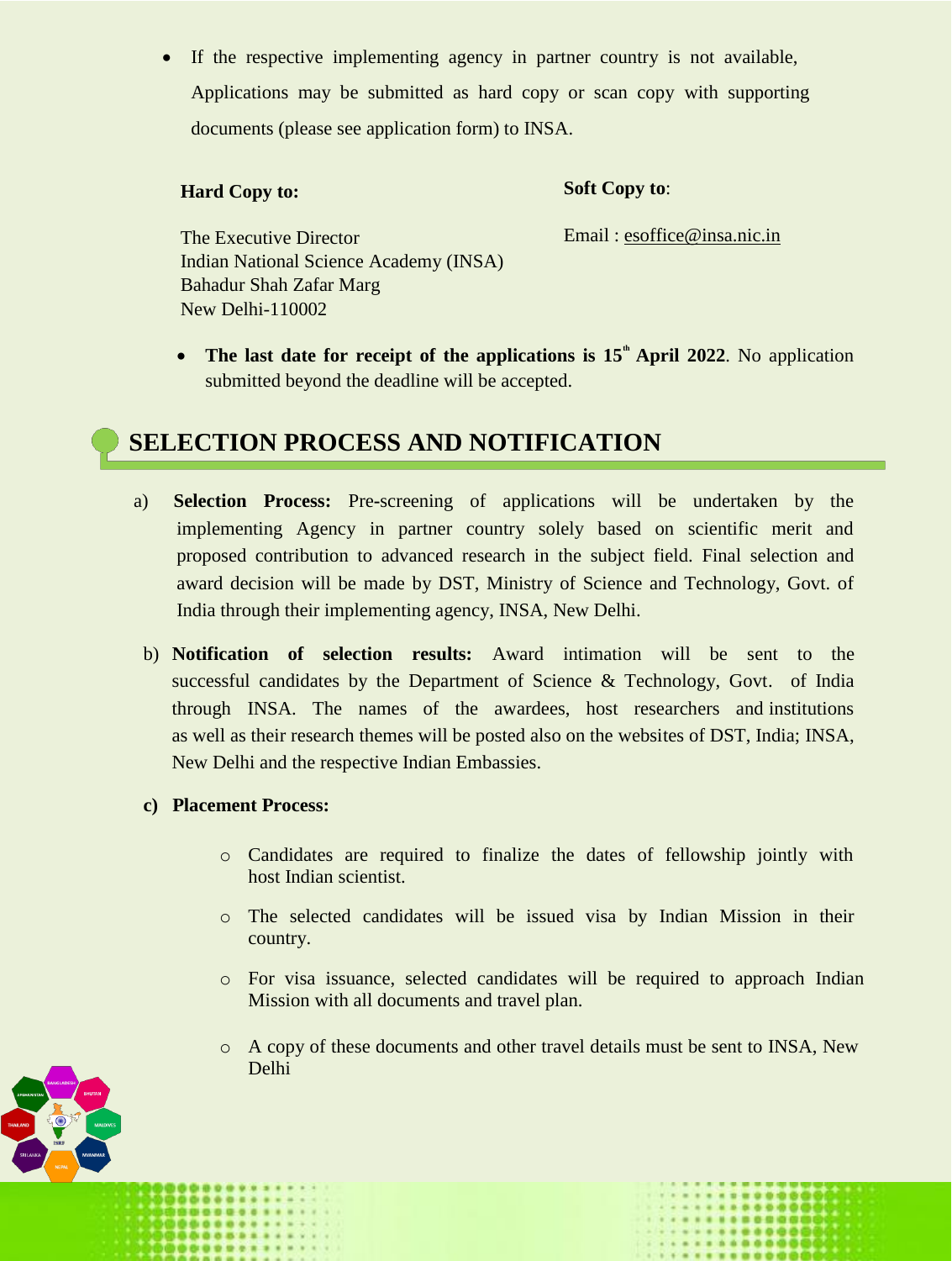The research fellows are expected to strictly observe the regulations stipulated below and those of the host institution. Failure to follow these may result in withdrawal of the Fellowship.

- a) Fellow must stay in India continuously during the accepted tenure of their fellowship and devote his/her maximum working time on the research work at the host institution. Fellow should not engage in any other work, either paid or unpaid, during the tenure of the Fellowship.
- b) Only due to any unforeseen circumstances a Fellow will be allowed to leave India before completing the full tenure of the fellowship after seeking due permission of Indian Host Institute, INSA/DST and parent institution. In such circumstances, the fellowship amount proportional to remaining period shall not be paid.
- c) The Fellow shall follow the rules established by the host institution and DST, including prohibiting acts of research misconduct (e.g. fabricating or falsifying research results) and misuse of research fund (e.g. use for private purpose or for purposes other than the approved research activity).
- d) Fellow shall not either in or outside the host institution, infringe in any way on the human rights of others, including racial or gender discrimination or other forms of social abuse.
- e) The Fellow must submit a detailed research report after completion of his / her tenure duly endorsed by the host researcher to DST and INSA.
- f) The selected fellow should have his/her own medical insurance for the period of stay in India.

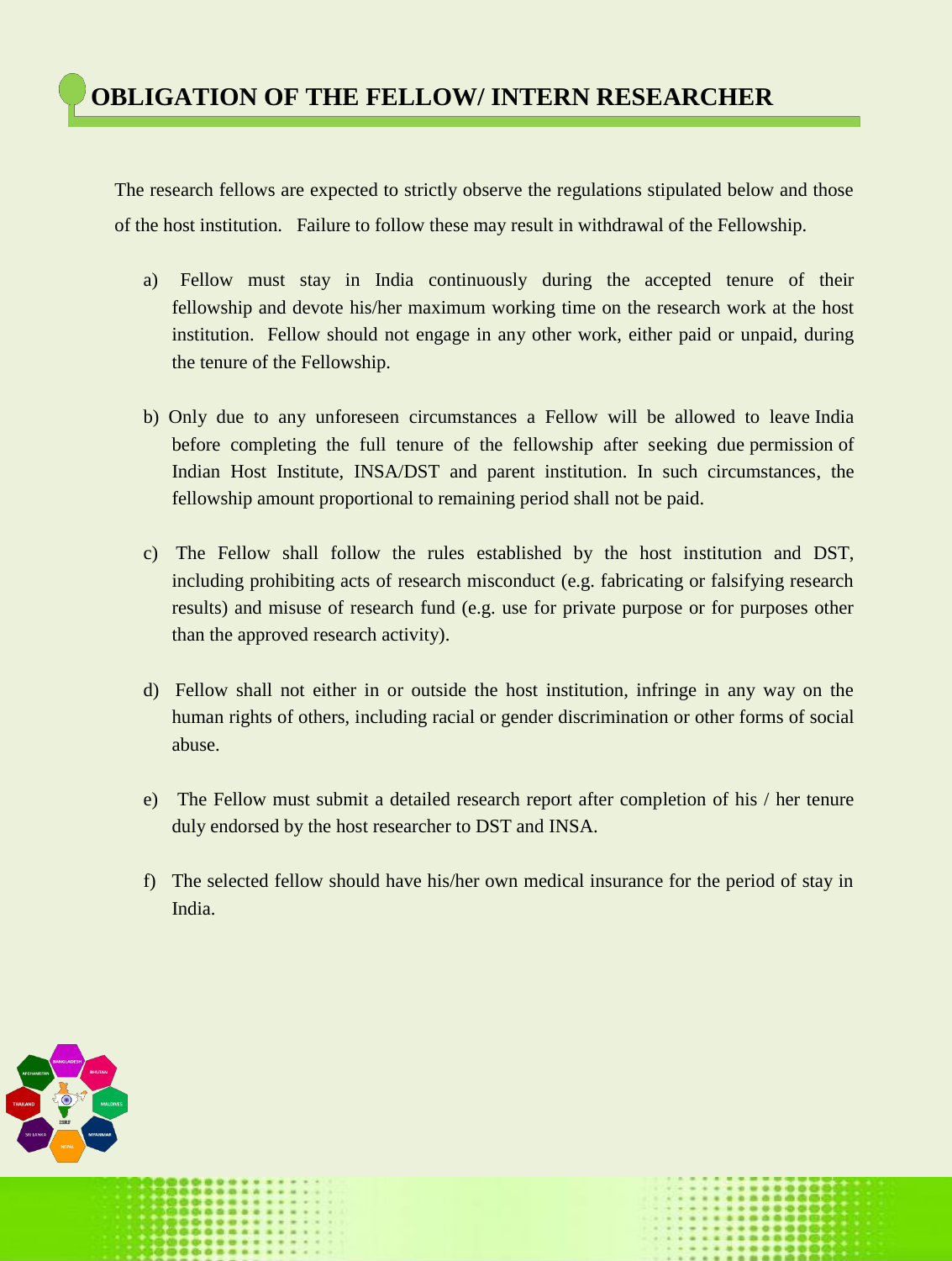# **ABOUT DST**

**The Department of Science and Technology** of the Ministry of Science & Technology, Government of India is mandated to nurture, foster and promote scientific and technological research and development in India. DST is the major agency in the country for the promotion of basic and applied sciences through intramural and extramural research funding across disciplines and institutions. This includes support to both human capacity development and research infrastructure building. The Department plays a critical role in supporting technology development capabilities in non-strategic sectors including societal interventions through science and technology and the promotion of innovation and techno-entrepreneurship. DST is also responsible for the formulation of the science, technology and innovation policy of the country including other R&D enabling policies of the Government of India. One of the core responsibilities of DST is to enter into international cooperation, partnerships and alliances required for promoting bilateral, regional and multilateral S&T collaborations.

[\(www.dst.gov.in\)](http://www.dst.gov.in/)

## **ABOUT INSA**

Indian National Science Academy (INSA), New Delhi is an autonomous institution of Dept. of Science & Technology, Govt. of India. INSA was established in January 1935 with the object of promoting science in India and harnessing scientific knowledge for the cause of humanity and safeguarding the interests of the scientists, establishing linkages with international bodies to foster collaboration and expressing considered opinion on national issues. The Academy also plays a role in promoting, recognizing and rewarding excellence in scientific research. With a view to promote the pursuit of excellence in the field of 'Science and Technology', the Academy has instituted awards, placed in 5 categories viz., International Awards, General Medal & lecture Awards, Subject wise Medals/Lectures/Awards, Awards for Young Scientists and INSA Teacher Award. The academy also publishes journals, organizes scientific discussions and brings out proceedings and monographs. (www.insaindia.res.in)

## **CONTACTS IN INDIA:**

**DST Contact: Dr. Charu Agarwal Scientist C, International Division Department of Science & Technology (DST) Technology Bhawan, New Mehrauli Road New Delhi - 110016 Email: [c.agarwal@gov.in](mailto:agarwal@gov.in)**

**INSA Contact:** The Executive Director Indian National Science Academy (INSA) Bahadur Shah Zafar Marg New Delhi-110002 **Email: [esoffice@insa.nic.in](mailto:esoffice@insa.nic.in)**